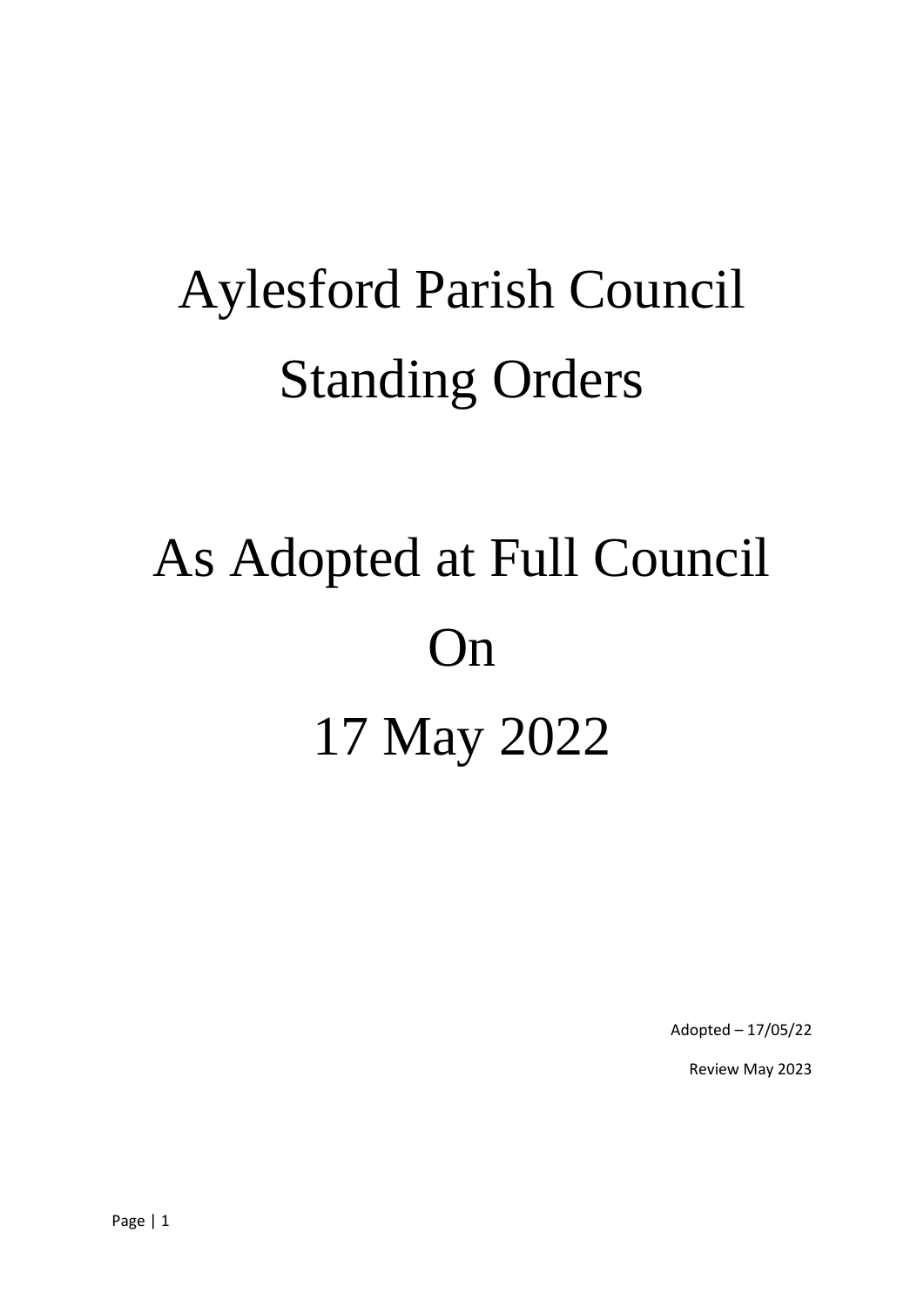#### $1<sup>1</sup>$ **RULES OF DEBATE AT MEETINGS**

- a Motions on the agenda shall be considered in the order that they appear unless the order is changed at the discretion of the chairman of the meeting.
- b A motion (including an amendment) shall not be progressed unless it has been moved and seconded.
- c A motion on the agenda that is not moved by its proposer may be treated by the chairman of the meeting as withdrawn.
- d If a motion (including an amendment) has been seconded, it may be withdrawn by the proposer only with the consent of the seconder and the meeting.
- e An amendment is a proposal to remove or add words to a motion. It shall not negate the motion.
- f If an amendment to the original motion is carried, the original motion (as amended) becomes the substantive motion upon which further amendment(s) may be moved.
- g An amendment shall not be considered unless early verbal notice of it is given at the meeting and, if requested by the chairman of the meeting, is expressed in writing to the chairman.
- h A councillor may move an amendment to his own motion if agreed by the meeting. If a motion has already been seconded, the amendment shall be with the consent of the seconder and the meeting.
- i If there is more than one amendment to an original or substantive motion, the amendments shall be moved in the order directed by the chairman of the meeting.
- j Subject to standing order 1(k), only one amendment shall be moved and debated at a time, the order of which shall be directed by the chairman of the meeting.
- k One or more amendments may be discussed together if the chairman of the meeting considers this expedient but each amendment shall be voted upon separately.
- l A councillor may not move more than one amendment to an original or substantive motion.
- m The mover of an amendment has no right of reply at the end of debate on it.
- n Where a series of amendments to an original motion are carried, the mover of the original motion shall have a right of reply either at the end of debate on the first amendment or at the very end of debate on the final substantive motion immediately before it is put to the vote.
- o Unless permitted by the chairman of the meeting, a councillor may speak once in the debate on a motion except:
	- i. to speak on an amendment moved by another councillor;
	- ii. to move or speak on another amendment if the motion has been amended since

Page | 2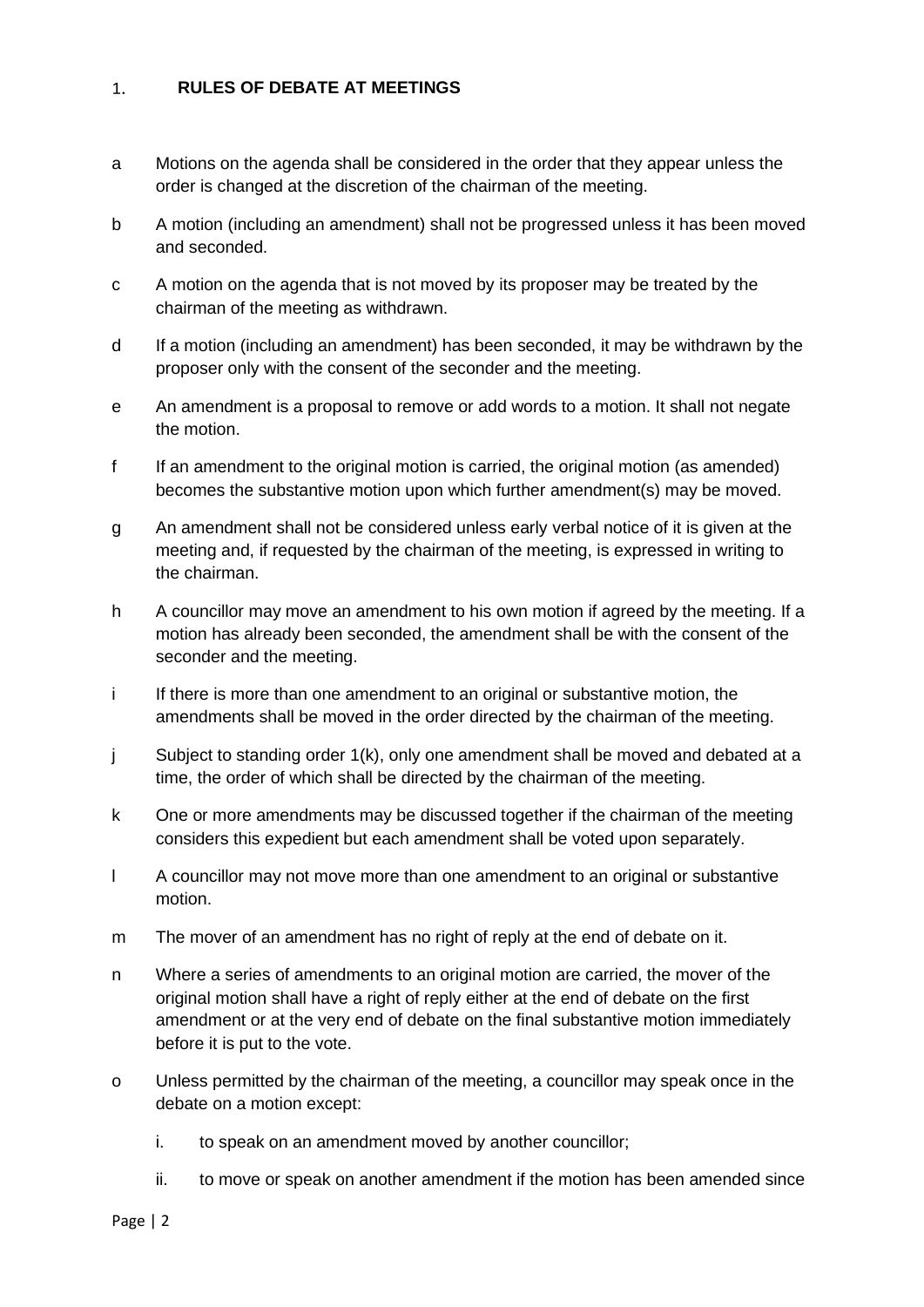he last spoke;

- iii. to make a point of order;
- iv. to give a personal explanation; or
- v. to exercise a right of reply.
- p During the debate on a motion, a councillor may interrupt only on a point of order or a personal explanation and the councillor who was interrupted shall stop speaking. A councillor raising a point of order shall identify the standing order which he considers has been breached or specify the other irregularity in the proceedings of the meeting he is concerned by.
- q A point of order shall be decided by the chairman of the meeting and his decision shall be final.
- r When a motion is under debate, no other motion shall be moved except:
	- i. to amend the motion;
	- ii. to proceed to the next business;
	- iii. to adjourn the debate;
	- iv. to put the motion to a vote;
	- v. to ask a person to be no longer heard or to leave the meeting;
	- vi. to refer a motion to a committee or sub-committee for consideration;
	- vii. to exclude the public and press;
	- viii. to adjourn the meeting; or
	- ix. to suspend particular standing order(s) excepting those which reflect mandatory statutory or legal requirements.
- s Before an original or substantive motion is put to the vote, the chairman of the meeting shall be satisfied that the motion has been sufficiently debated and that the mover of the motion under debate has exercised or waived his right of reply.
- t Excluding motions moved under standing order 1(r), the contributions or speeches by a councillor shall relate only to the motion under discussion and shall not exceed 3 minutes without the consent of the chairman of the meeting.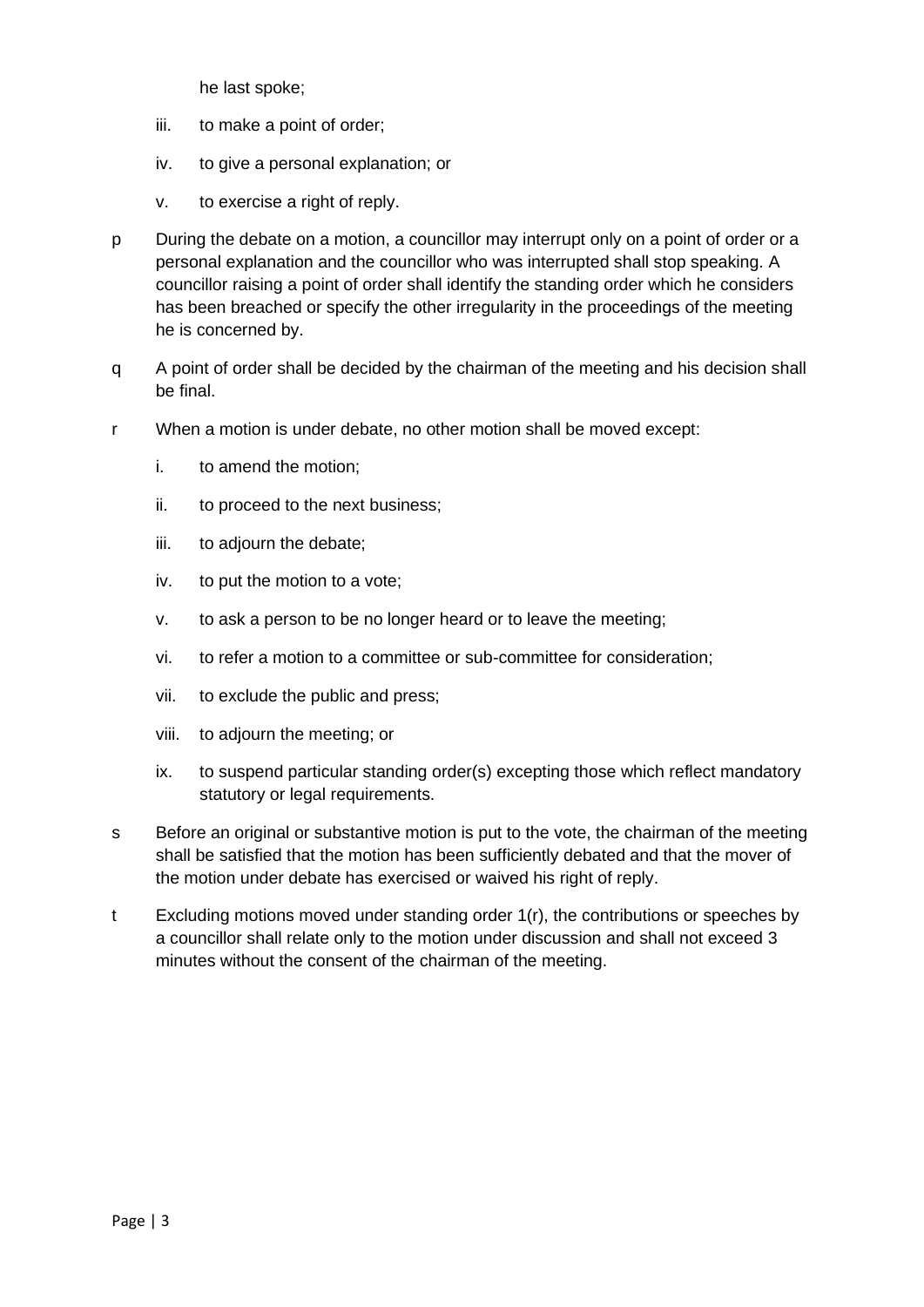#### $2<sub>1</sub>$ **DISORDERLY CONDUCT AT MEETINGS**

- a No person shall obstruct the transaction of business at a meeting or behave offensively or improperly. If this standing order is ignored, the chairman of the meeting shall request such person(s) to moderate or improve their conduct.
- b If person(s) disregard the request of the chairman of the meeting to moderate or improve their conduct, any councillor or the chairman of the meeting may move that the person be no longer heard or be excluded from the meeting. The motion, if seconded, shall be put to the vote without discussion.
- c If a resolution made under standing order 2(b) is ignored, the chairman of the meeting may take further reasonable steps to restore order or to progress the meeting. This may include temporarily suspending or closing the meeting.

#### **MEETINGS GENERALLY**  $3<sub>1</sub>$

| <b>Full Council meetings</b> |  |
|------------------------------|--|
| Committee meetings           |  |
| Sub-committee meetings       |  |

- a **Meetings shall not take place in premises which at the time of the meeting are used for the supply of alcohol, unless no other premises are available free of charge or at a reasonable cost.**
- b **The minimum three clear days for notice of a meeting does not include the day on which notice was issued, the day of the meeting, a Sunday, a day of the Christmas break, a day of the Easter break or of a bank holiday or a day appointed for public thanksgiving or mourning.**
- c **The minimum three clear days' public notice for a meeting does not include the day on which the notice was issued or the day of the meeting unless the meeting is convened at shorter notice**.
- ● d **Meetings shall be open to the public unless their presence is prejudicial to the public interest by reason of the confidential nature of the business to be transacted or for other special reasons. The public's exclusion from part or all of a meeting shall be by a resolution which shall give reasons for the public's exclusion.**
	- e Members of the public may make representations, answer questions and give evidence at a meeting which they are entitled to attend in respect of the business on the agenda.
	- f The period of time designated for public participation at a meeting in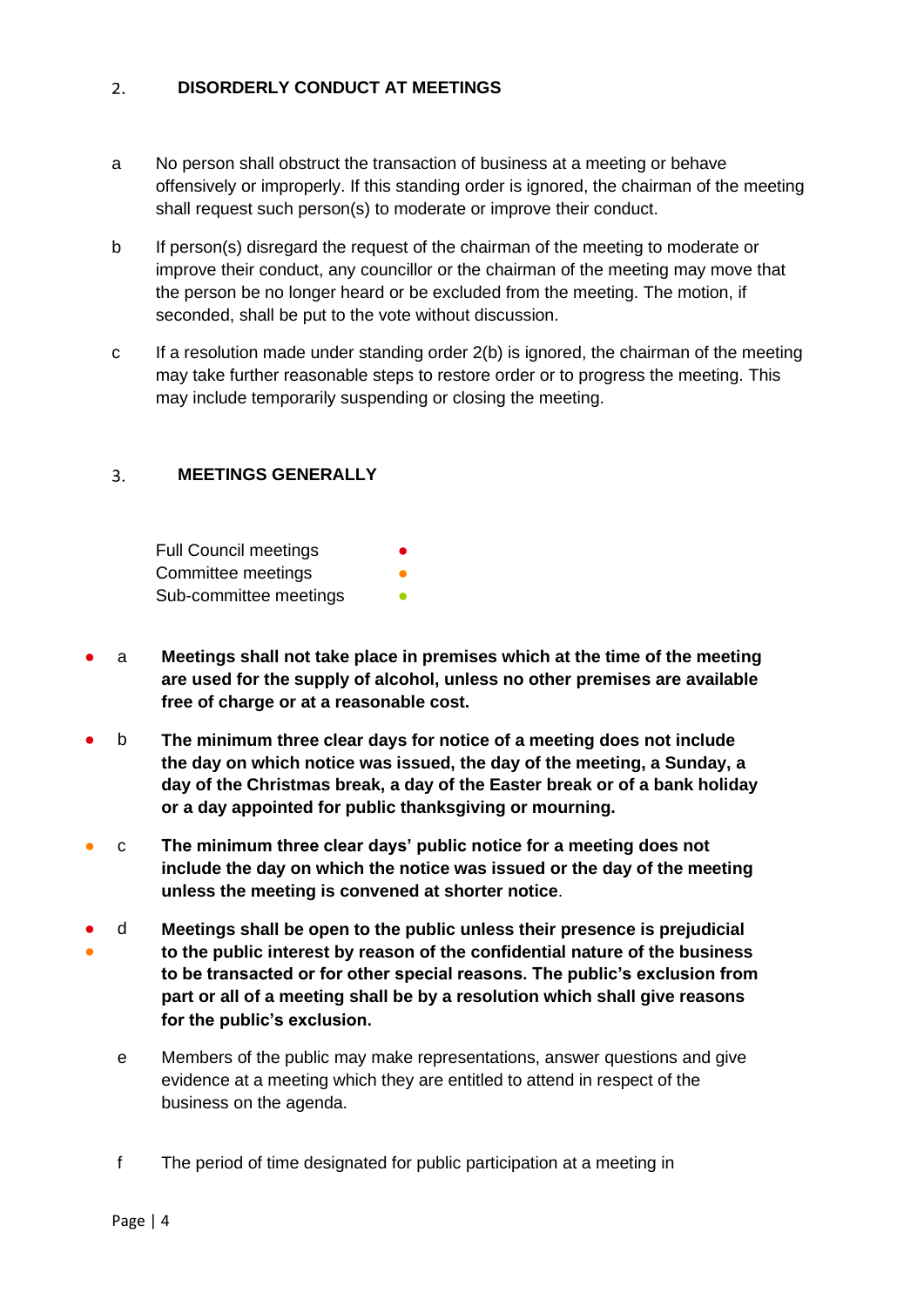accordance with standing order 3(e) shall not exceed 30 minutes unless directed by the chairman of the meeting.

- g Subject to standing order 3(f), a member of the public shall not speak for more than 3 minutes.
- h In accordance with standing order 3(e), a question shall not require a response at the meeting nor start a debate on the question. The chairman of the meeting may direct that a written or oral response be given.
- i A person shall raise his hand when requesting to speak and stand when speaking (except when a person has a disability or is likely to suffer discomfort). The chairman of the meeting may at any time permit a person to be seated when speaking.
- j A person who speaks at a meeting shall direct his comments to the chairman of the meeting.
- k Only one person is permitted to speak at a time. If more than one person wants to speak, the chairman of the meeting shall direct the order of speaking.
- ● l **Subject to standing order 3(m), a person who attends a meeting is permitted to report on the meeting whilst the meeting is open to the public. To "report" means to film, photograph, make an audio recording of meeting proceedings, use any other means for enabling persons not present to see or hear the meeting as it takes place or later or to report or to provide oral or written commentary about the meeting so that the report or commentary is available as the meeting takes place or later to persons not present.**
- ● m **A person present at a meeting may not provide an oral report or oral commentary about a meeting as it takes place without permission.**
- ● n **The press shall be provided with reasonable facilities for the taking of their report of all or part of a meeting at which they are entitled to be present.**
- o **Subject to standing orders which indicate otherwise, anything authorised or required to be done by, to or before the Chairman of the Council may in his absence be done by, to or before the Vice-Chairman of the Council (if there is one).**
- p **The Chairman of the Council, if present, shall preside at a meeting. If the Chairman is absent from a meeting, the Vice-Chairman of the Council (if there is one) if present, shall preside. If both the Chairman and the Vice-Chairman are absent from a meeting, a councillor as chosen by the councillors present at the meeting shall preside at the meeting.**
- q **Subject to a meeting being quorate, all questions at a meeting shall be**
- $\bullet$ **decided by a majority of the councillors and non-councillors with voting rights present and voting.**
- r **The chairman of a meeting may give an original vote on any matter put to**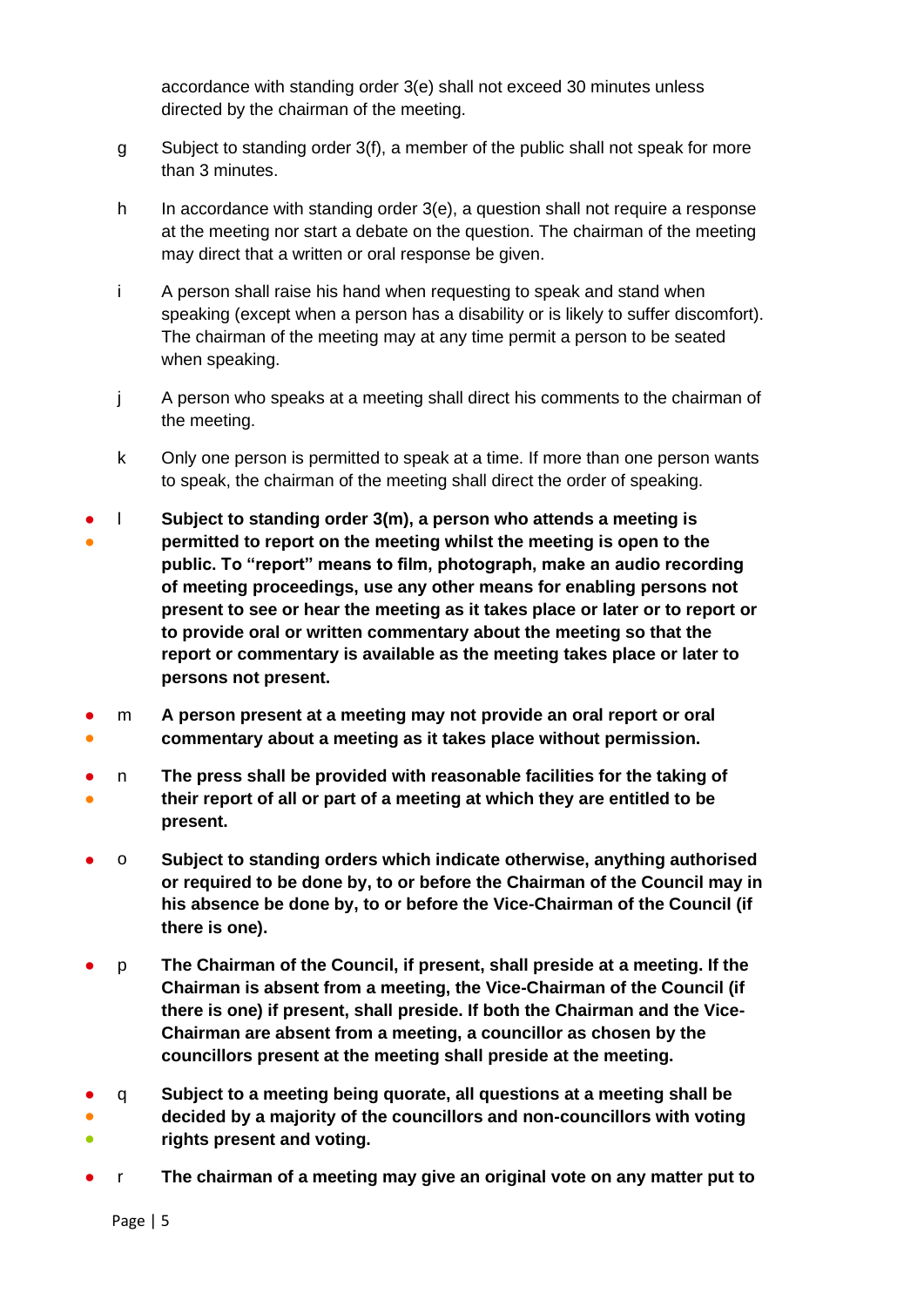● ● **the vote, and in the case of an equality of votes may exercise his casting vote whether or not he gave an original vote.**

> *See standing orders 5(h) and (i) for the different rules that apply in the election of the Chairman of the Council at the annual meeting of the Council.*

- s **Unless standing orders provide otherwise, voting on a question shall be by a show of hands. At the request of a councillor, the voting on any question shall be recorded so as to show whether each councillor present and voting gave his vote for or against that question.** Such a request shall be made before moving on to the next item of business on the agenda.
	- t The minutes of a meeting shall include an accurate record of the following:
		- i. the time and place of the meeting;
		- ii. the names of councillors who are present and the names of councillors who are absent;
		- iii. interests that have been declared by councillors and non-councillors with voting rights;
		- iv. the grant of dispensations (if any) to councillors and non-councillors with voting rights;
		- v. whether a councillor or non-councillor with voting rights left the meeting when matters that they held interests in were being considered;
		- vi. if there was a public participation session; and
		- vii. the resolutions made.
- u **A councillor or a non-councillor with voting rights who has a disclosable**
- **pecuniary interest or another interest as set out in the Council's code of**
- **conduct in a matter being considered at a meeting is subject to statutory limitations or restrictions under the code on his right to participate and vote on that matter.**
- v **No business may be transacted at a meeting unless at least one-third of the whole number of members of the Council are present and in no case shall the quorum of a meeting be less than three.**

*See standing order 4d(viii) for the quorum of a committee or sub-committee meeting.*

- ● ● w **If a meeting is or becomes inquorate no business shall be transacted** and the meeting shall be closed. The business on the agenda for the meeting shall be adjourned to another meeting.
	- x A meeting shall not exceed a period of 2 hours.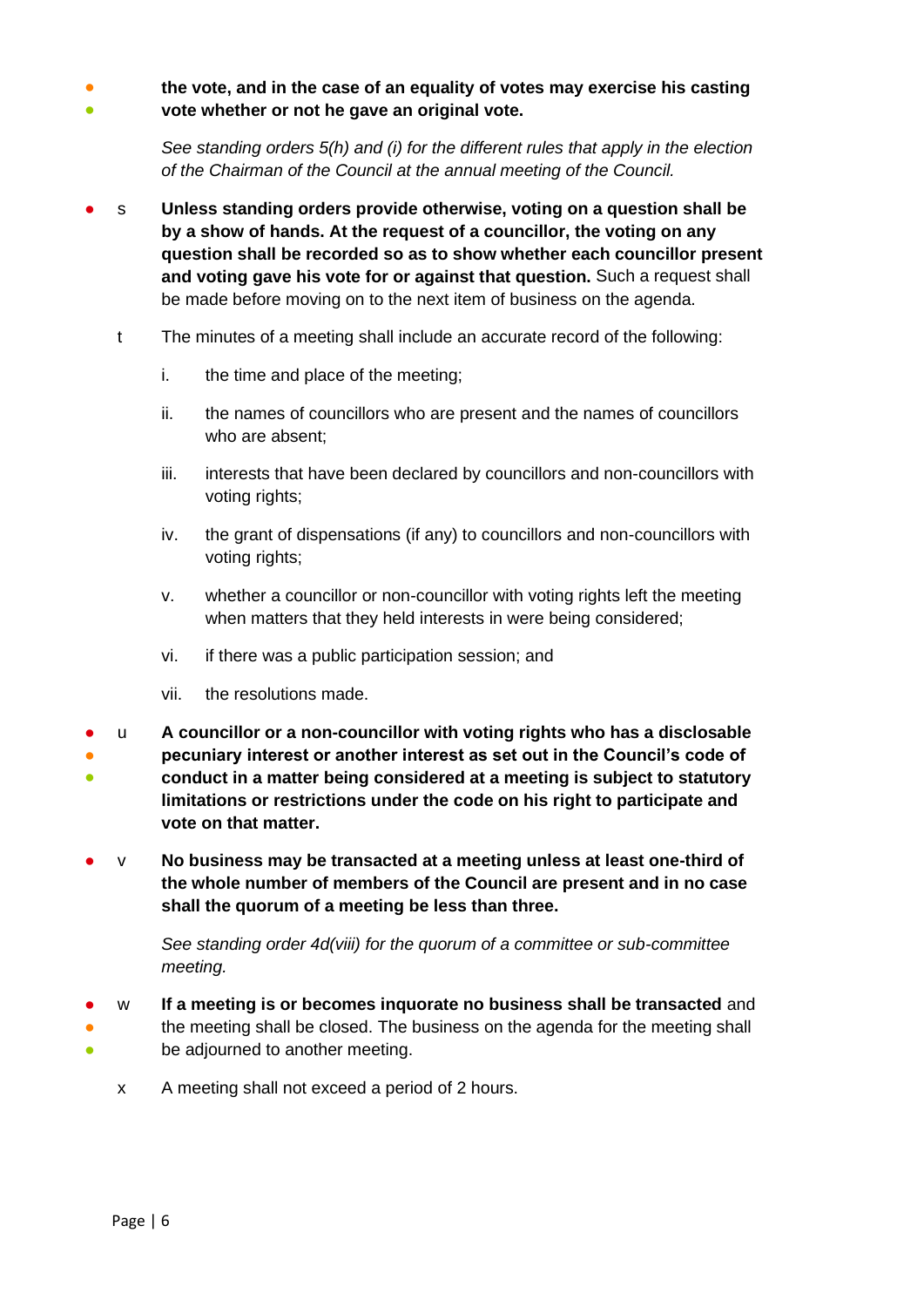#### $\overline{4}$ . **COMMITTEES AND SUB-COMMITTEES**

- a **Unless the Council determines otherwise, a committee may appoint a subcommittee whose terms of reference and members shall be determined by the committee.**
- b **The members of a committee may include non-councillors unless it is a committee which regulates and controls the finances of the Council.**
- c **Unless the Council determines otherwise, all the members of an advisory committee and a sub-committee of the advisory committee may be noncouncillors.**
- d The Council may appoint standing committees or other committees as may be necessary, and:
	- i. shall determine their terms of reference;
	- ii. shall determine the number and time of the ordinary meetings of a standing committee up until the date of the next annual meeting of the Council;
	- iii. shall permit a committee, other than in respect of the ordinary meetings of a committee, to determine the number and time of its meetings;
	- iv. shall, subject to standing orders 4(b) and (c), appoint and determine the terms of office of members of such a committee;
	- v. the committees shall appoint its own Chairman at the first meeting of the committee with the exception that the Chairman of the Policy and Resources committee will be the Chairman of the Council and the Chairman of the Finance Advisory Sub Committee will be the Vice Chairman of the Council;
	- vi. shall determine the place, notice requirements and quorum for a meeting of a committee and a sub-committee which, in both cases, shall be no less than three;
	- vii. shall determine if the public may participate at a meeting of a committee;
	- viii. shall determine if the public and press are permitted to attend the meetings of a sub-committee and also the advance public notice requirements, if any, required for the meetings of a sub-committee;
	- ix. shall determine if the public may participate at a meeting of a sub-committee that they are permitted to attend; and
	- x. may dissolve a committee or a sub-committee.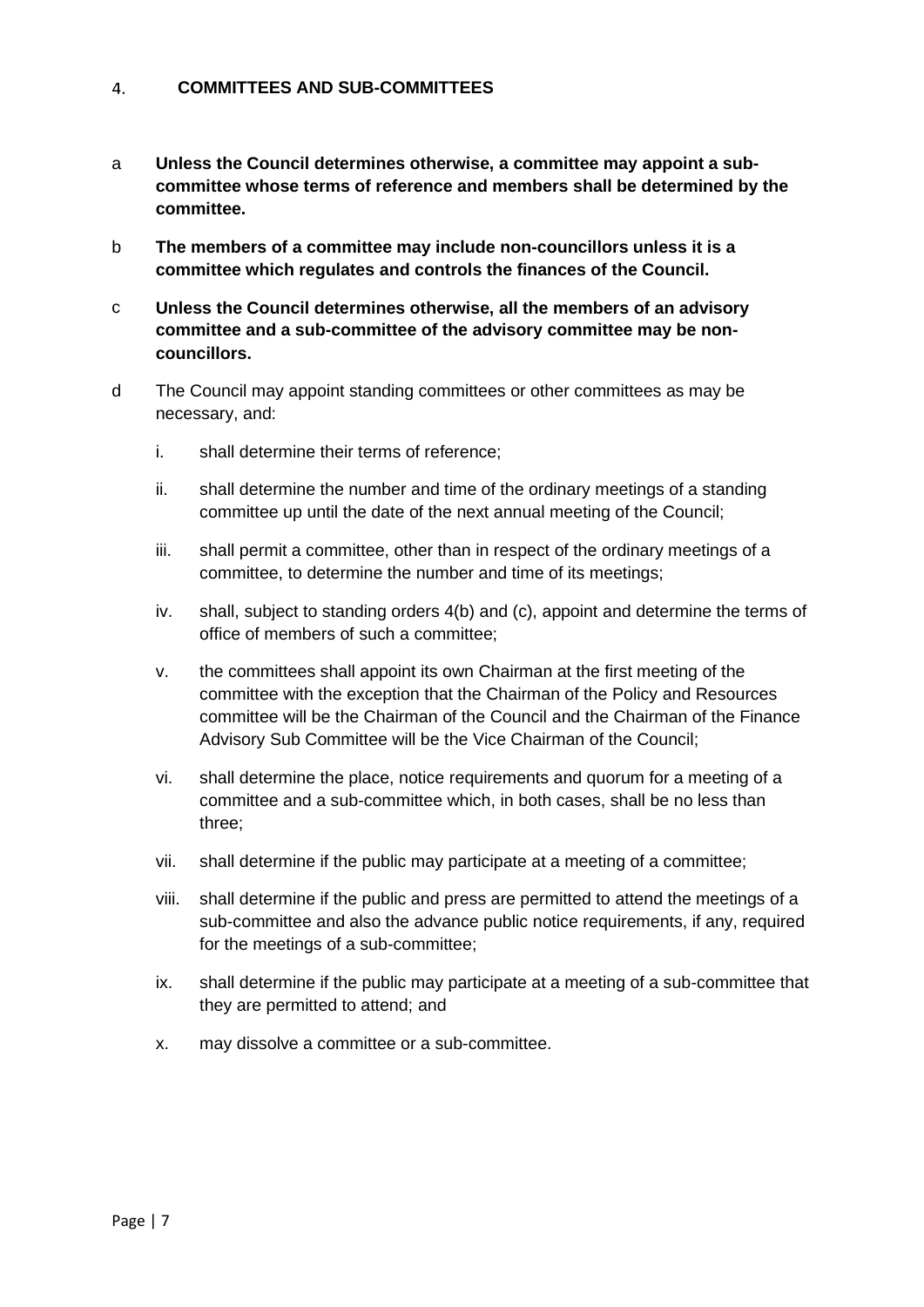#### $5<sub>1</sub>$ **ORDINARY COUNCIL MEETINGS**

- a **In an election year, the annual meeting of the Council shall be held on or within 14 days following the day on which the councillors elected take office.**
- b **In a year which is not an election year, the annual meeting of the Council shall be held on such day in May as the Council decides.**
- c **If no other time is fixed, the annual meeting of the Council shall take place at 6pm.**
- d **In addition to the annual meeting of the Council, at least three other ordinary meetings shall be held in each year on such dates and times as the Council decides.**
- e **The first business conducted at the annual meeting of the Council shall be the election of the Chairman and Vice-Chairman (if there is one) of the Council.**
- f **The Chairman of the Council, unless he has resigned or becomes disqualified, shall continue in office and preside at the annual meeting until his successor is elected at the next annual meeting of the Council.**
- g **The Vice-Chairman of the Council, if there is one, unless he resigns or becomes disqualified, shall hold office until immediately after the election of the Chairman of the Council at the next annual meeting of the Council.**
- h **In an election year, if the current Chairman of the Council has not been reelected as a member of the Council, he shall preside at the annual meeting until a successor Chairman of the Council has been elected. The current Chairman of the Council shall not have an original vote in respect of the election of the new Chairman of the Council but shall give a casting vote in the case of an equality of votes.**
- i **In an election year, if the current Chairman of the Council has been re-elected as a member of the Council, he shall preside at the annual meeting until a new Chairman of the Council has been elected. He may exercise an original vote in respect of the election of the new Chairman of the Council and shall give a casting vote in the case of an equality of votes.**
- j Following the election of the Chairman of the Council and Vice-Chairman (if there is one) of the Council at the annual meeting, the business shall include:
	- i. **In an election year, delivery by the Chairman of the Council and councillors of their acceptance of office forms unless the Council resolves for this to be done at a later date. In a year which is not an election year, delivery by the Chairman of the Council of his acceptance of office form unless the Council resolves for this to be done at a later date;**
	- ii. Confirmation of the accuracy of the minutes of the last meeting of the Council;
	- iii. Receipt of the minutes of the last meeting of a committee;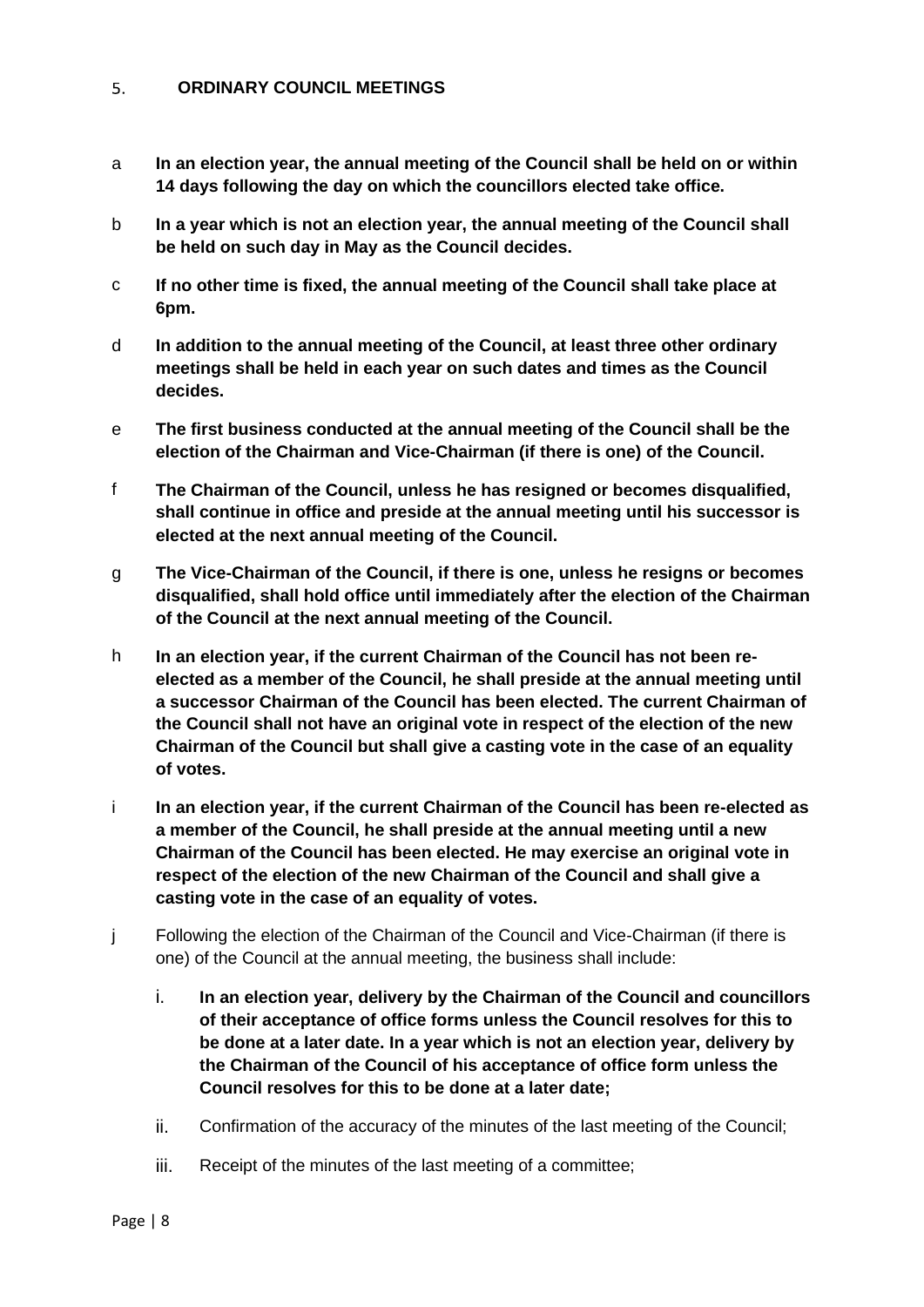- iv. Consideration of the recommendations made by a committee;
- v. Review of delegation arrangements to committees, sub-committees, staff and other local authorities;
- vi. Review of the terms of reference for committees;
- vii. Appointment of members to existing committees;
- viii. Appointment of any new committees in accordance with standing order 4;
- ix. Review of representation on or work with external bodies and arrangements for reporting back;
- x. Determining the time and place of ordinary meetings of the Council up to and including the next annual meeting of the Council.

## 6. **EXTRAORDINARY MEETINGS OF THE COUNCIL, COMMITTEES AND SUB-COMMITTEES**

- a **The Chairman of the Council may convene an extraordinary meeting of the Council at any time.**
- b **If the Chairman of the Council does not call an extraordinary meeting of the Council within seven days of having been requested in writing to do so by two councillors, any two councillors may convene an extraordinary meeting of the Council. The public notice giving the time, place and agenda for such a meeting shall be signed by the two councillors.**
- c The chairman of a committee or a sub-committee may convene an extraordinary meeting of the committee or the sub-committee at any time.
- d If the chairman of a committee or a sub-committee does not call an extraordinary meeting within 7 days of having been requested to do so by 2 members of the committee or the sub-committee, any 2 members of the committee or the subcommittee may convene an extraordinary meeting of the committee or a subcommittee.

#### $7.$ **PREVIOUS RESOLUTIONS**

- a A resolution shall not be reversed within six months except either by a special motion, which requires written notice by at least 12 councillors to be given to the Proper Officer in accordance with standing order 9, or by a motion moved in pursuance of the recommendation of a committee or a sub-committee.
- b When a motion moved pursuant to standing order 7(a) has been disposed of, no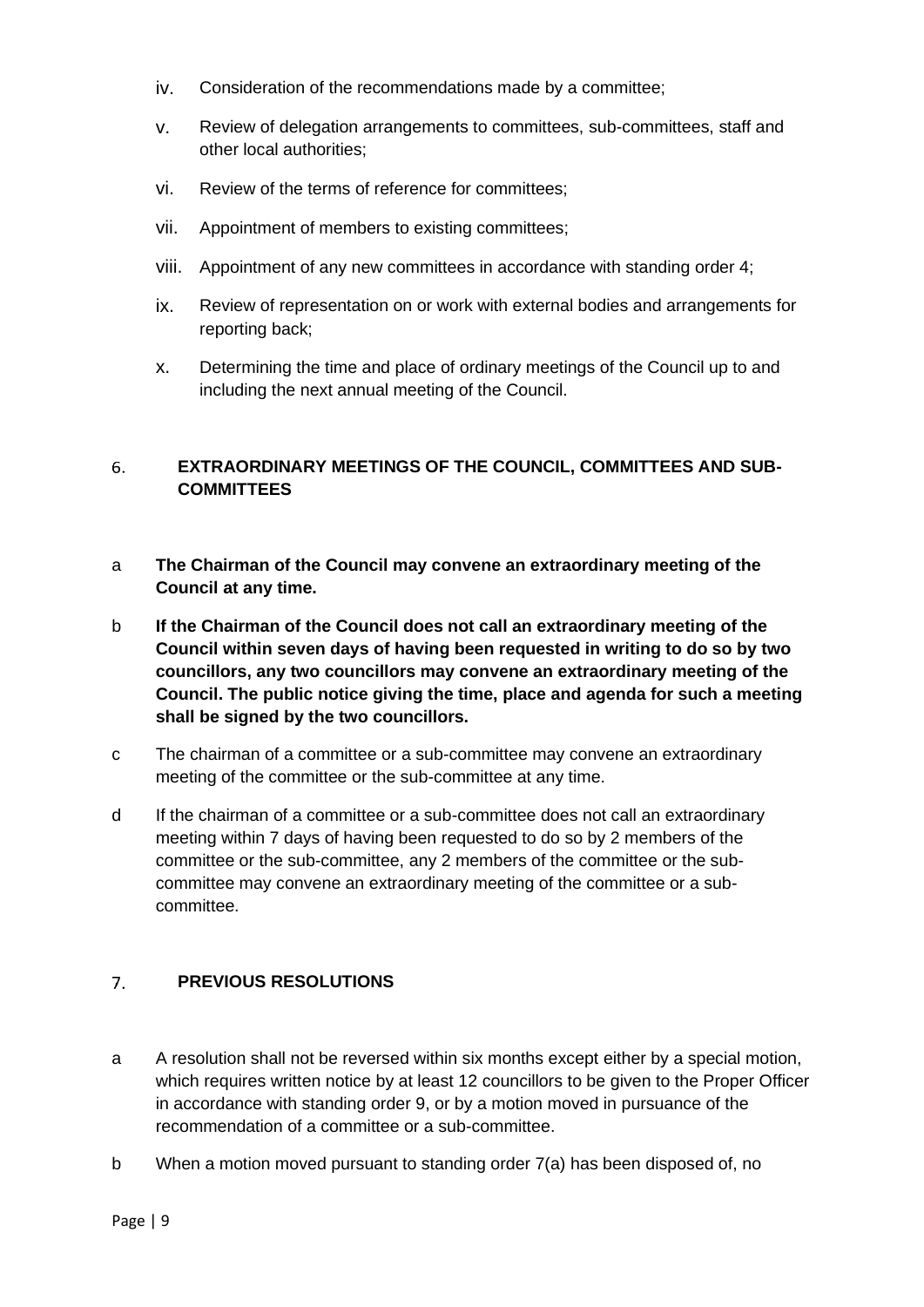similar motion may be moved for a further six months.

#### 8. **VOTING ON APPOINTMENTS**

a Where more than two persons have been nominated for a position to be filled by the Council and none of those persons has received an absolute majority of votes in their favour, the name of the person having the least number of votes shall be struck off the list and a fresh vote taken. This process shall continue until a majority of votes is given in favour of one person. A tie in votes may be settled by the casting vote exercisable by the chairman of the meeting.

## 9. **MOTIONS FOR A MEETING THAT REQUIRE WRITTEN NOTICE TO BE GIVEN TO THE PROPER OFFICER**

- a A motion shall relate to the responsibilities of the meeting for which it is tabled and, in any event, shall relate to the performance of the Council's statutory functions, powers and obligations or an issue which specifically affects the Council's area or its residents.
- b No motion may be moved at a meeting unless it is on the agenda and the mover has given written notice of its wording to the Proper Officer at least 7 clear days before the meeting. Clear days do not include the day of the notice or the day of the meeting.
- c The Proper Officer may, before including a motion on the agenda received in accordance with standing order 9(b), correct obvious grammatical or typographical errors in the wording of the motion.
- d If the Proper Officer considers the wording of a motion received in accordance with standing order 9(b) is not clear in meaning, the motion shall be rejected until the mover of the motion resubmits it, so that it can be understood, in writing, to the Proper Officer at least 2 clear days before the meeting.
- e If the wording or subject of a proposed motion is considered improper, the Proper Officer shall consult with the chairman of the forthcoming meeting or, as the case may be, the councillors who have convened the meeting, to consider whether the motion shall be included in the agenda or rejected.
- f The decision of the Proper Officer as to whether or not to include the motion on the agenda shall be final.
- g Motions received shall be recorded and numbered in the order that they are received.
- h Motions rejected shall be recorded with an explanation by the Proper Officer of the reason for rejection.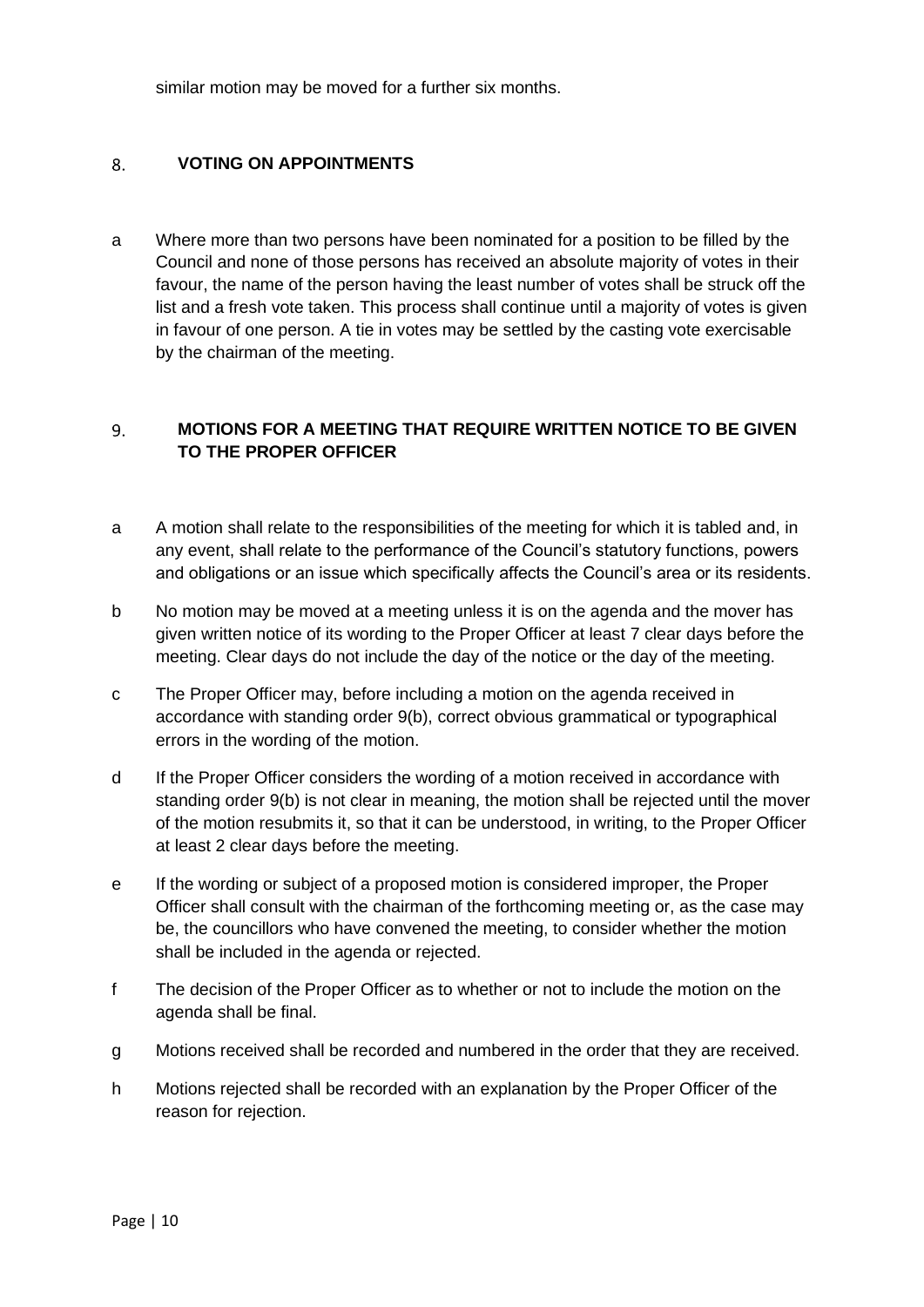#### **MOTIONS AT A MEETING THAT DO NOT REQUIRE WRITTEN NOTICE**   $10<sub>1</sub>$

- a The following motions may be moved at a meeting without written notice to the Proper Officer:
	- i. to correct an inaccuracy in the draft minutes of a meeting;
	- ii. to move to a vote;
	- iii. to defer consideration of a motion;
	- iv. to refer a motion to a particular committee or sub-committee;
	- v. to appoint a person to preside at a meeting;
	- vi. to change the order of business on the agenda;
	- vii. to proceed to the next business on the agenda;
	- viii. to require a written report;
	- ix. to appoint a committee or sub-committee and their members;
	- x. to extend the time limits for speaking;
	- xi. to exclude the press and public from a meeting in respect of confidential or other information which is prejudicial to the public interest;
	- xii. to not hear further from a councillor or a member of the public;
	- xiii. to exclude a councillor or member of the public for disorderly conduct;
	- xiv. to temporarily suspend the meeting;
	- xv. to suspend a particular standing order (unless it reflects mandatory statutory or legal requirements);
	- xvi. to adjourn the meeting; or
	- xvii. to close the meeting.

#### 11. **MANAGEMENT OF INFORMATION**

*See also standing order 20.*

a **The Council shall have in place and keep under review, technical and organisational measures to keep secure information (including personal data) which it holds in paper and electronic form. Such arrangements shall include deciding who has access to personal data and encryption of personal data.**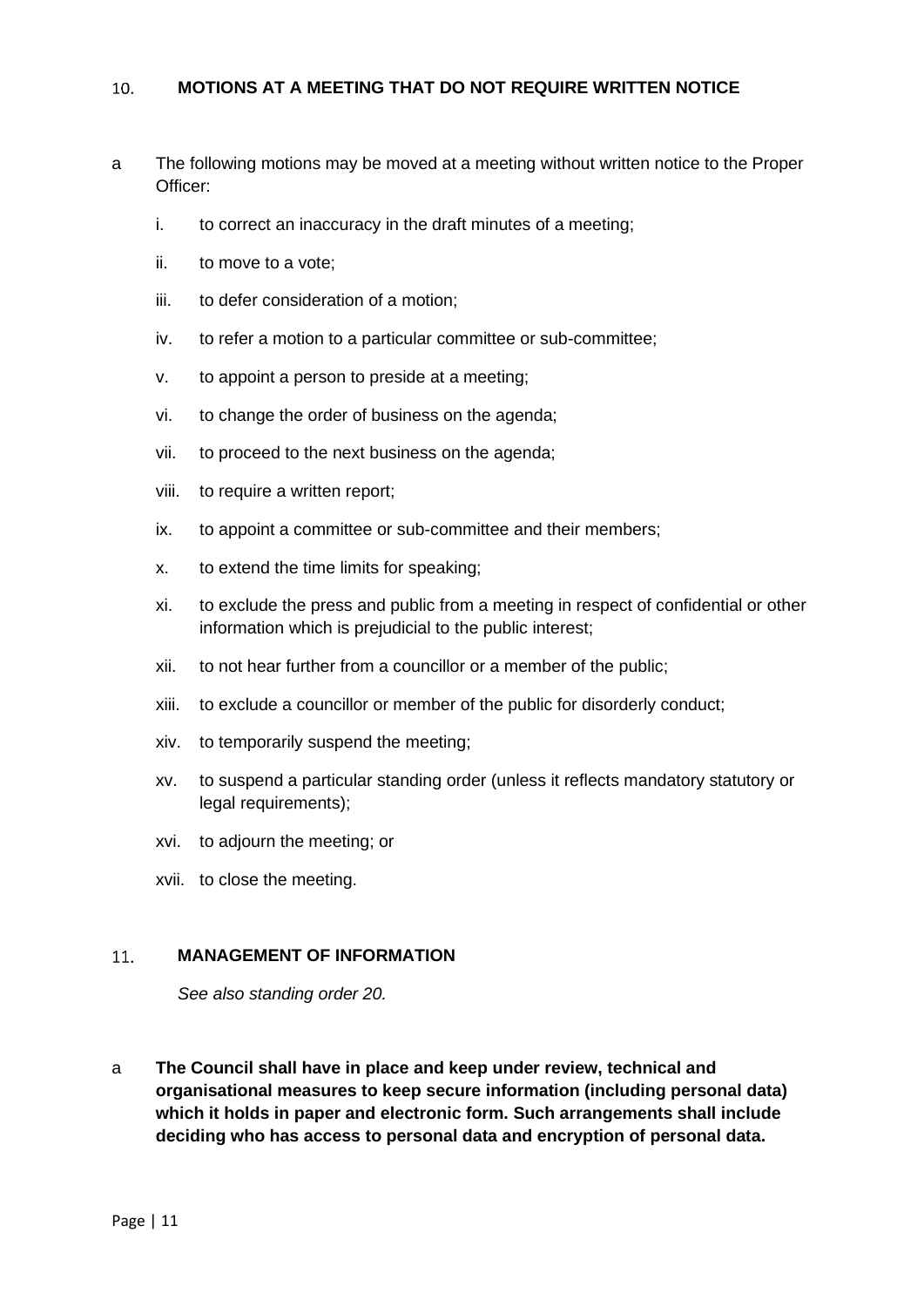- b **The Council shall have in place, and keep under review, policies for the retention and safe destruction of all information (including personal data) which it holds in paper and electronic form. The Council's retention policy shall confirm the period for which information (including personal data) shall be retained or if this is not possible the criteria used to determine that period (e.g. the Limitation Act 1980).**
- c **The agenda, papers that support the agenda and the minutes of a meeting shall not disclose or otherwise undermine confidential information or personal data without legal justification.**
- d **Councillors, staff, the Council's contractors and agents shall not disclose confidential information or personal data without legal justification.**

#### $12.$ **DRAFT MINUTES**

| <b>Full Council meetings</b> |  |
|------------------------------|--|
| Committee meetings           |  |
| Sub-committee meetings       |  |

- a If the draft minutes of a preceding meeting have been served on councillors with the agenda to attend the meeting at which they are due to be approved for accuracy, they shall be taken as read.
- b There shall be no discussion about the draft minutes of a preceding meeting except in relation to their accuracy. A motion to correct an inaccuracy in the draft minutes shall be moved in accordance with standing order 10(a)(i).
- c The accuracy of draft minutes, including any amendment(s) made to them, shall be confirmed by resolution and shall be signed by the chairman of the meeting and stand as an accurate record of the meeting to which the minutes relate.
- d Subject to the publication of draft minutes in accordance with standing order 20(a) and following resolution which confirms the accuracy of the minutes of a meeting, the draft minutes or recordings of the meeting for which approved minutes exist shall be destroyed.

#### 13. **CODE OF CONDUCT AND DISPENSATIONS**

*See also standing order 3(u).*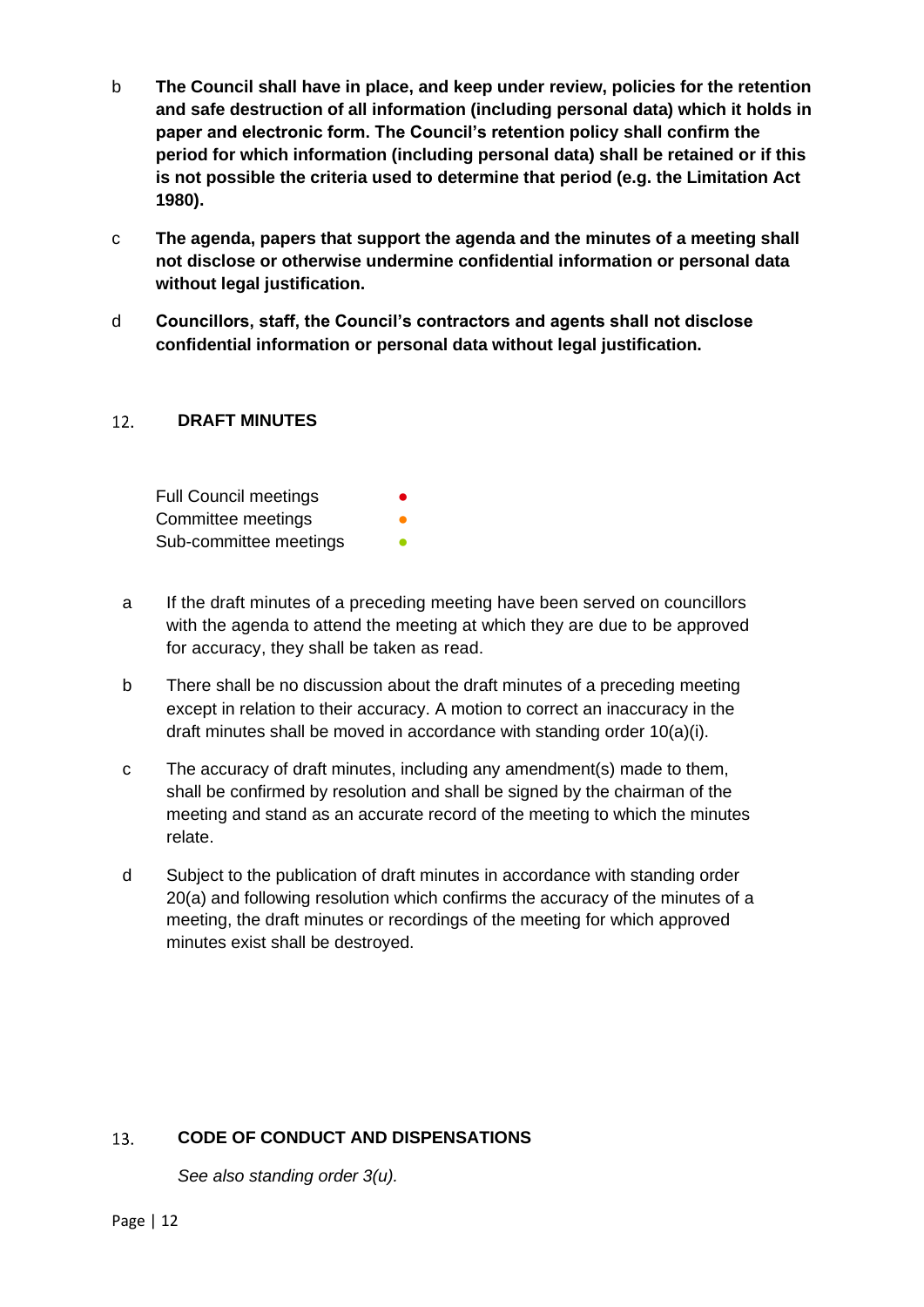- a All councillors and non-councillors with voting rights shall observe the code of conduct adopted by the Council.
- b Unless he has been granted a dispensation, a councillor or non-councillor with voting rights shall withdraw from a meeting when it is considering a matter in which he has a disclosable pecuniary interest. He may return to the meeting after it has considered the matter in which he had the interest.
- c Unless he has been granted a dispensation, a councillor or non-councillor with voting rights shall withdraw from a meeting when it is considering a matter in which he has another interest if so required by the Council's code of conduct. He may return to the meeting after it has considered the matter in which he had the interest.
- d **Dispensation requests shall be in writing and submitted to the Proper Officer** as soon as possible before the meeting, or failing that, at the start of the meeting for which the dispensation is required.
- e A decision as to whether to grant a dispensation shall be made by a meeting of the Council, or committee or sub-committee for which the dispensation is required and that decision is final.
- f A dispensation request shall confirm:
	- i. the description and the nature of the disclosable pecuniary interest or other interest to which the request for the dispensation relates;
	- ii. whether the dispensation is required to participate at a meeting in a discussion only or a discussion and a vote;
	- iii. the date of the meeting or the period (not exceeding four years) for which the dispensation is sought; and
	- iv. an explanation as to why the dispensation is sought.
- g Subject to standing orders 13(d) and (f), a dispensation request shall be considered at the beginning of the meeting of the Council, or committee or sub-committee for which the dispensation is required.
- **h A dispensation may be granted in accordance with standing order 13(e) if having regard to all relevant circumstances any of the following apply:**
	- **i. without the dispensation the number of persons prohibited from participating in the particular business would be so great a proportion of the meeting transacting the business as to impede the transaction of the business;**
	- **ii. granting the dispensation is in the interests of persons living in the Council's area; or**
	- **iii. it is otherwise appropriate to grant a dispensation.**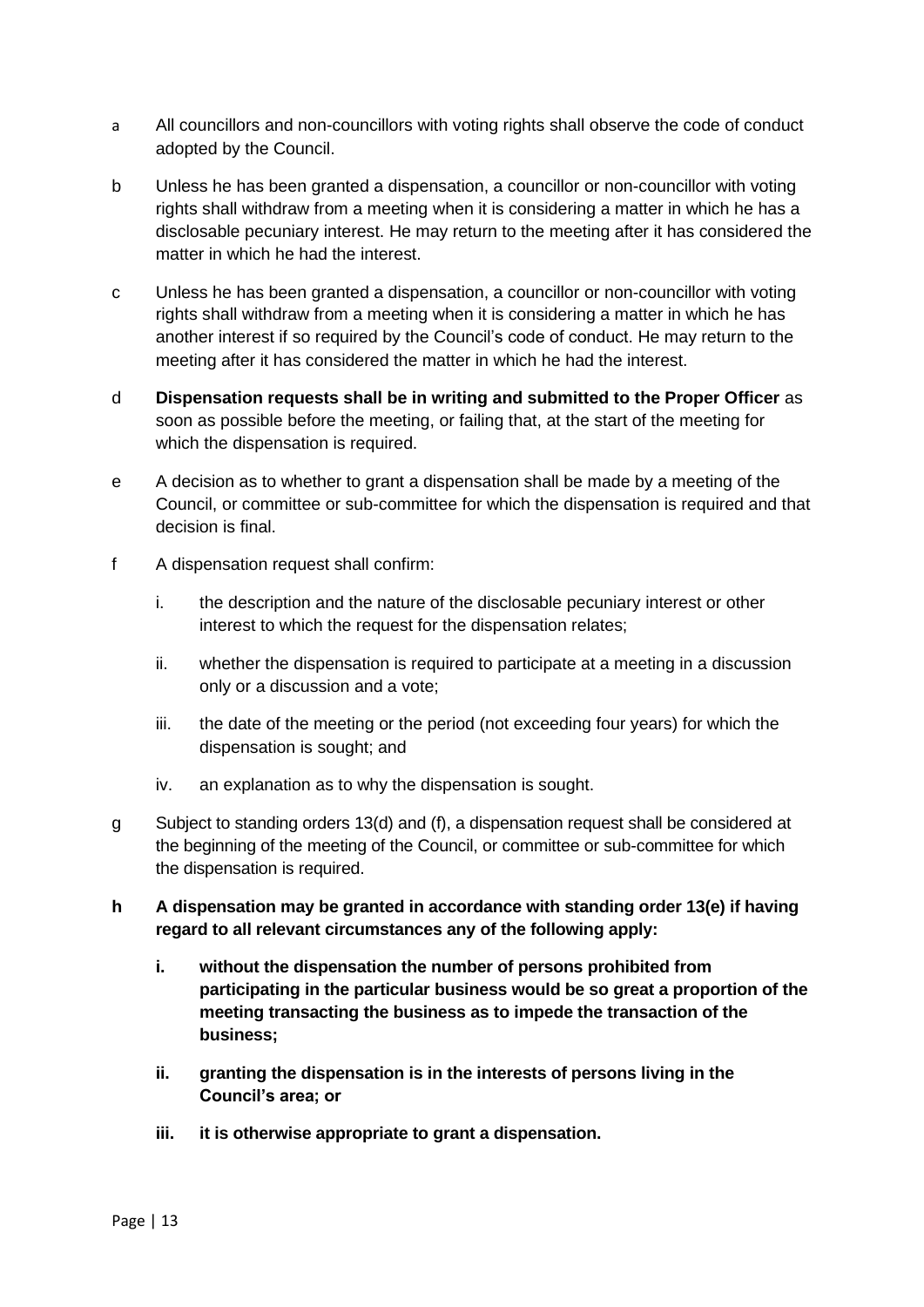#### **CODE OF CONDUCT COMPLAINTS**   $14.$

- a Upon notification by the District or Unitary Council that it is dealing with a complaint that a councillor or non-councillor with voting rights has breached the Council's code of conduct, the Proper Officer shall, subject to standing order 11, report this to the Council.
- b Where the notification in standing order 14(a) relates to a complaint made by the Proper Officer, the Proper Officer shall notify the Chairman of Council of this fact, and the Chairman shall nominate another staff member to assume the duties of the Proper Officer in relation to the complaint until it has been determined and the Council has agreed what action, if any, to take in accordance with standing order 14(d).
- c The Council may:
	- i. provide information or evidence where such disclosure is necessary to investigate the complaint or is a legal requirement;
	- ii. seek information relevant to the complaint from the person or body with statutory responsibility for investigation of the matter;
- d **Upon notification by the District that a councillor or non-councillor with voting rights has breached the Council's code of conduct, the Council shall consider what, if any, action to take against him. Such action excludes disqualification or suspension from office.**

#### 15. **PROPER OFFICER**

- a The Proper Officer shall be either (i) the clerk or (ii) other staff member(s) nominated by the Council to undertake the work of the Proper Officer when the Proper Officer is absent.
- b The Proper Officer shall:
	- i. **at least three clear days before a meeting of the council, a committee** or a sub-committee**,**
		- **serve on councillors by delivery or post at their residences or by email authenticated in such manner as the Proper Officer thinks fit, a signed summons confirming the time, place and the agenda (provided the councillor has consented to service by email), and**
		- **Provide, in a conspicuous place, public notice of the time, place and agenda (provided that the public notice with agenda of an extraordinary meeting of the Council convened by councillors is signed by them).**

*See standing order 3(b) for the meaning of clear days for a meeting of a full council and standing order 3(c) for the meaning of clear days for a meeting of a*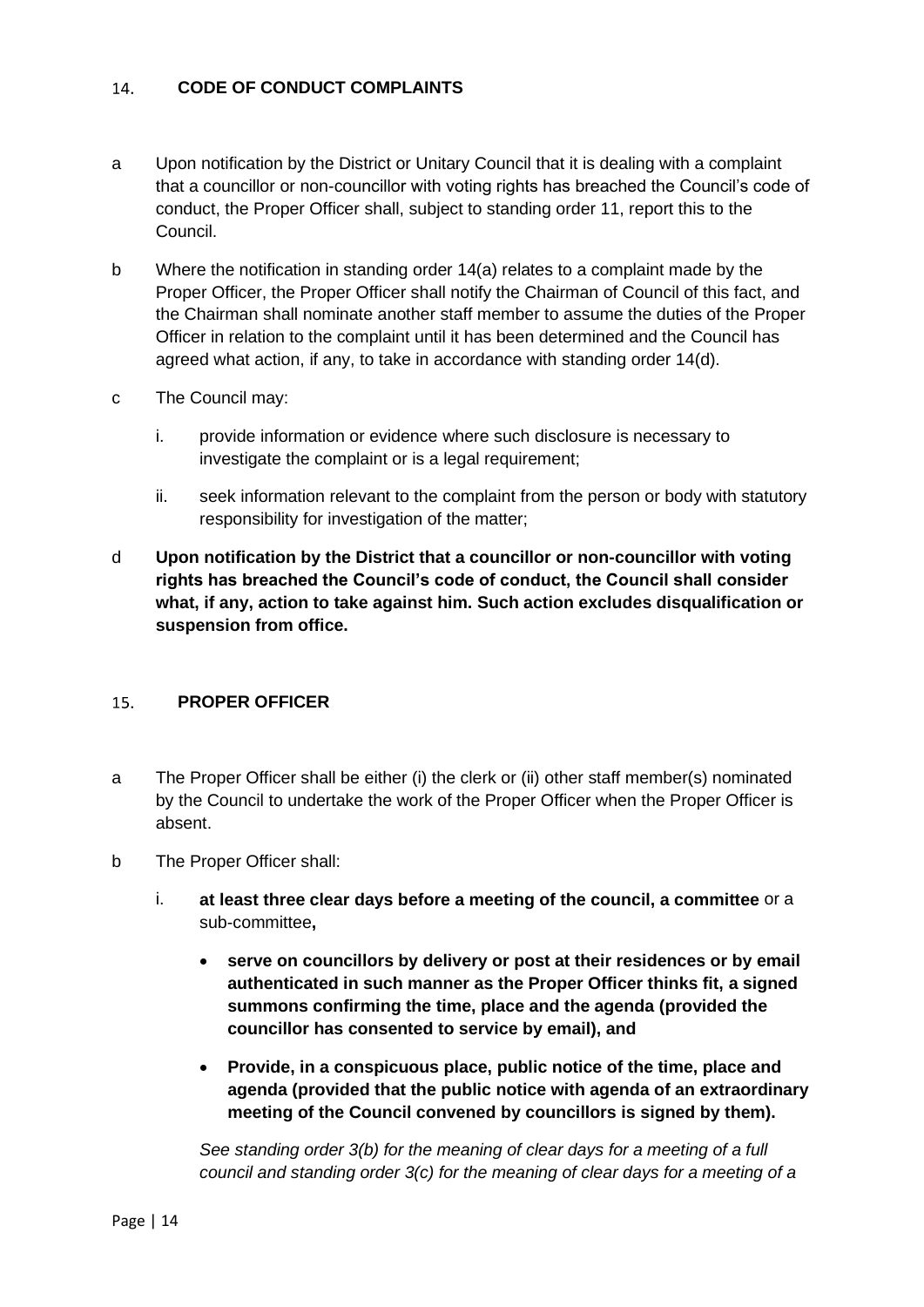*committee;*

- ii. subject to standing order 9, include on the agenda all motions in the order received unless a councillor has given written notice at least 7 days before the meeting confirming his withdrawal of it;
- iii. **convene a meeting of the Council for the election of a new Chairman of the Council, occasioned by a casual vacancy in his office;**
- iv. **facilitate inspection of the minute book by local government electors;**
- v. **receive and retain copies of byelaws made by other local authorities;**
- vi. hold acceptance of office forms from councillors;
- vii. hold a copy of every councillor's register of interests;
- viii. assist with responding to requests made under freedom of information legislation and rights exercisable under data protection legislation, in accordance with the Council's relevant policies and procedures;
- ix. liaise, as appropriate, with the Council's Data Protection Officer;
- x. receive and send general correspondence and notices on behalf of the Council except where there is a resolution to the contrary;
- xi. assist in the organisation of, storage of, access to, security of and destruction of information held by the Council in paper and electronic form subject to the requirements of data protection and freedom of information legislation and other legitimate requirements (e.g. the Limitation Act 1980);
- xii. arrange for legal deeds to be executed; (*see also standing order 23);*
- xiii. arrange or manage the prompt authorisation, approval, and instruction regarding any payments to be made by the Council in accordance with its financial regulations;
- xiv. record every planning application notified to the Council and the Council's response to the local planning authority in a book for such purpose;
- xv. refer a planning application received by the Council to the Chairman or in his absence Vice-Chairman (if there is one) of the Planning Committee within two working days of receipt to facilitate an extraordinary meeting if the nature of a planning application requires consideration before the next ordinary meeting of the Planning Committee;
- xvi. manage access to information about the Council via the publication scheme; and
- xvii. retain custody of the seal of the Council (if there is one) which shall not be used without a resolution to that effect. (s*ee also standing order 23).*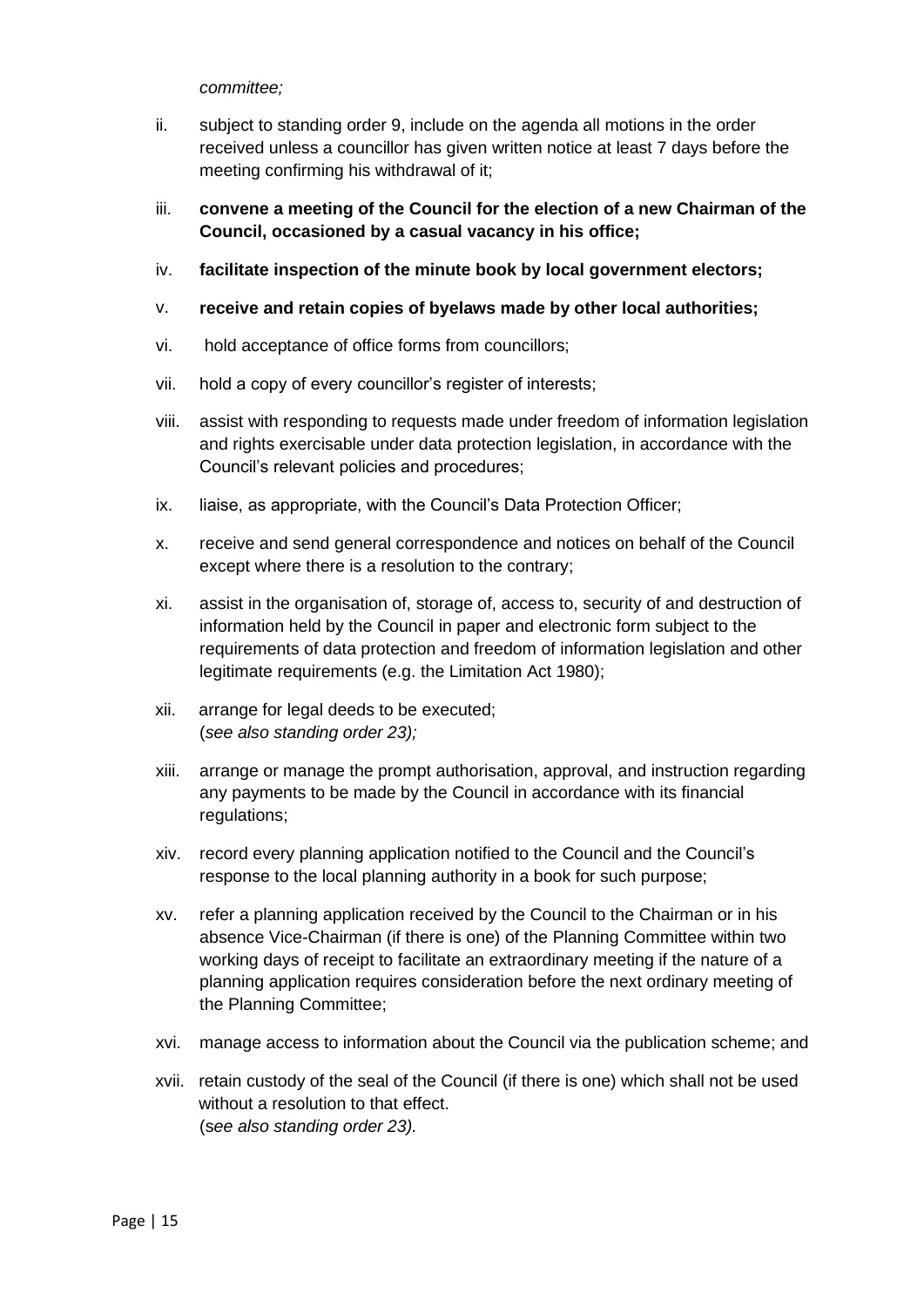#### **RESPONSIBLE FINANCIAL OFFICER**   $16.$

a The Council shall appoint appropriate staff member(s) to undertake the work of the Responsible Financial Officer when the Responsible Financial Officer is absent.

#### $17<sub>1</sub>$ **ACCOUNTS AND ACCOUNTING STATEMENTS**

- a "Proper practices" in standing orders refer to the most recent version of "Governance and Accountability for Local Councils – a Practitioners' Guide".
- b All payments by the Council shall be authorised, approved and paid in accordance with the law, proper practices and the Council's financial regulations.
- c The Responsible Financial Officer shall supply to each councillor as soon as practicable after 30 June, 30 September and 31 December in each year a statement to summarise:
	- i. the Council's receipts and payments (or income and expenditure) for each quarter;
	- ii. the Council's aggregate receipts and payments (or income and expenditure) for the year to date;
	- iii. the balances held at the end of the quarter being reported and

which includes a comparison with the budget for the financial year and highlights any actual or potential overspends.

- d As soon as possible after the financial year end at 31 March, the Responsible Financial Officer shall provide:
	- i. each councillor with a statement summarising the Council's receipts and payments (or income and expenditure) for the last quarter and the year to date for information; and
	- ii. to the Council the accounting statements for the year in the form of Section 2 of the annual governance and accountability return, as required by proper practices, for consideration and approval.
- e The year-end accounting statements shall be prepared in accordance with proper practices and apply the form of accounts determined by the Council (receipts and payments, or income and expenditure) for the year to 31 March. A completed draft annual governance and accountability return shall be presented to all councillors at least 14 days prior to anticipated approval by the Council. The annual governance and accountability return of the Council, which is subject to external audit, including the annual governance statement, shall be presented to the Council for consideration and formal approval before 30 June.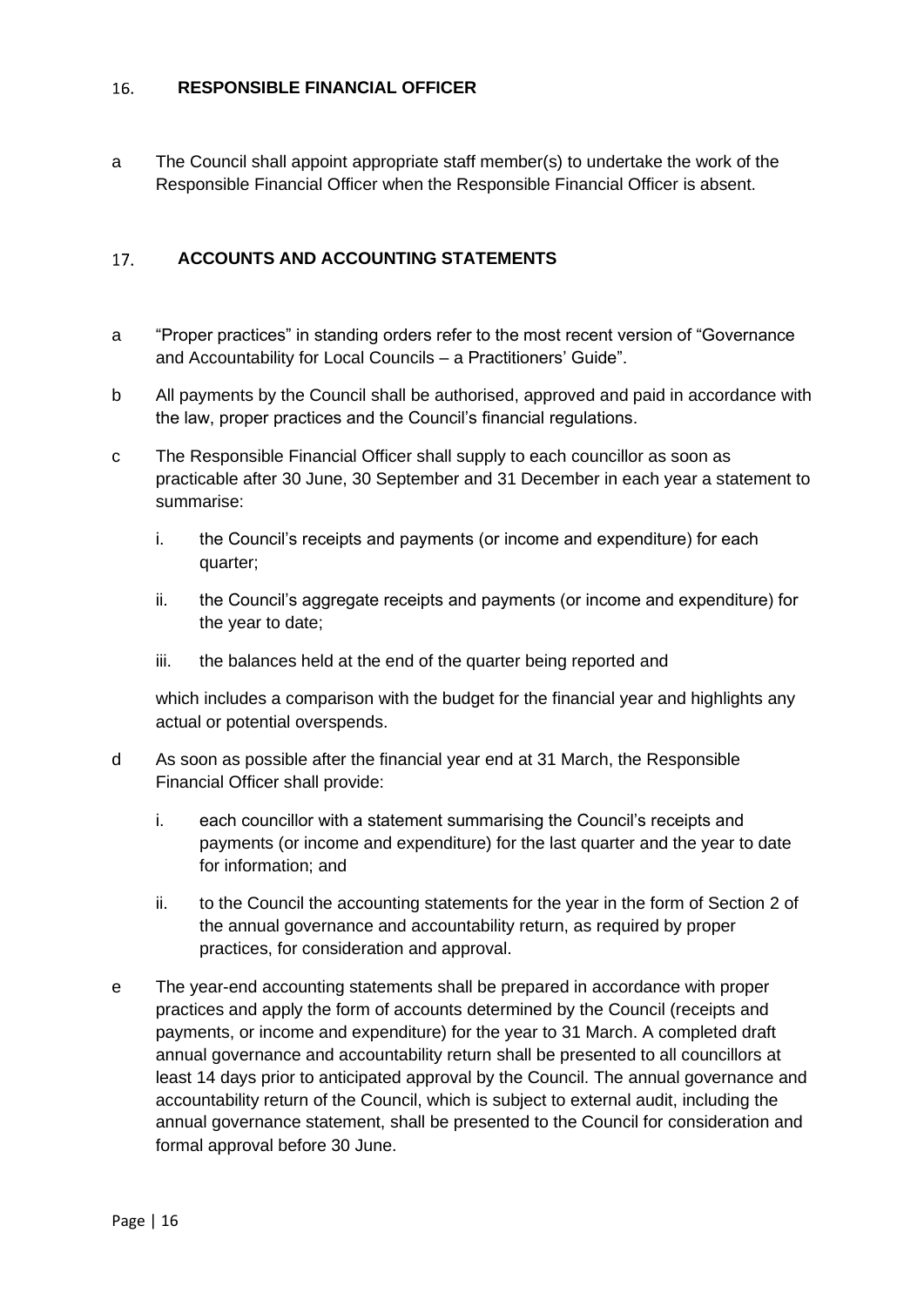#### **FINANCIAL CONTROLS AND PROCUREMENT** 18.

- a. The Council shall consider and approve financial regulations drawn up by the Responsible Financial Officer, which shall include detailed arrangements in respect of the following:
	- i. the keeping of accounting records and systems of internal controls;
	- ii. the assessment and management of financial risks faced by the Council;
	- iii. the work of the independent internal auditor in accordance with proper practices and the receipt of regular reports from the internal auditor, which shall be required at least annually;
	- iv. the inspection and copying by councillors and local electors of the Council's accounts and/or orders of payments; and
	- v. whether contracts with an estimated value below **£25,000** due to special circumstances are exempt from a tendering process or procurement exercise.
- b. Financial regulations shall be reviewed regularly and at least annually for fitness of purpose.
- c. **A public contract regulated by the Public Contracts Regulations 2015 with an estimated value in excess of £25,000 but less than the relevant thresholds in standing order 18(f) is subject to Regulations 109-114 of the Public Contracts Regulations 2015 which include a requirement on the Council to advertise the contract opportunity on the Contracts Finder website regardless of what other means it uses to advertise the opportunity unless it proposes to use an existing list of approved suppliers (framework agreement).**
- d. Subject to additional requirements in the financial regulations of the Council, the tender process for contracts for the supply of goods, materials, services or the execution of works shall include, as a minimum, the following steps:
	- i. a specification for the goods, materials, services or the execution of works shall be drawn up;
	- ii. an invitation to tender shall be drawn up to confirm (i) the Council's specification (ii) the time, date and address for the submission of tenders (iii) the date of the Council's written response to the tender and (iv) the prohibition on prospective contractors contacting councillors or staff to encourage or support their tender outside the prescribed process;
	- iii. the invitation to tender shall be advertised in a local newspaper and in any other manner that is appropriate;
	- iv. tenders are to be submitted in writing in a sealed marked envelope addressed to the Proper Officer;
	- v. tenders shall be opened by the Proper Officer in the presence of at least one councillor after the deadline for submission of tenders has passed;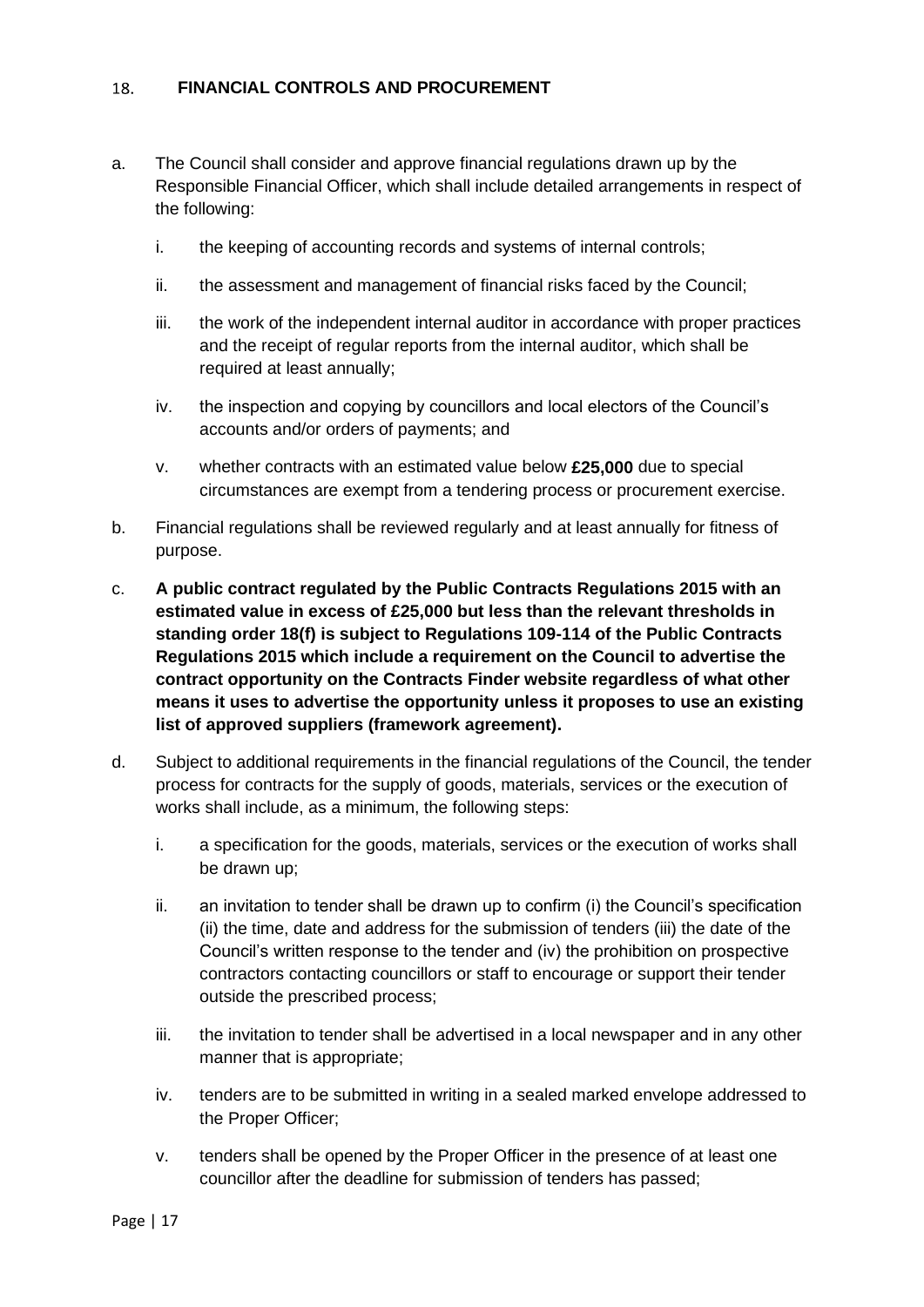- vi. tenders are to be reported to and considered by the appropriate meeting of the Council or a committee or sub-committee with delegated responsibility.
- e. Neither the Council, nor a committee or a sub-committee with delegated responsibility for considering tenders, is bound to accept the lowest value tender.
- f. **A public contract regulated by the Public Contracts Regulations 2015 with an estimated value in excess of £181,302 for a public service or supply contract or in excess of £4,551,413 for a public works contract (or other thresholds determined by the European Commission every two years and published in the Official Journal of the European Union (OJEU)) shall comply with the relevant procurement procedures and other requirements in the Public Contracts Regulations 2015 which include advertising the contract opportunity on the Contracts Finder website and in OJEU.**
- g. **A public contract in connection with the supply of gas, heat, electricity, drinking water, transport services, or postal services to the public; or the provision of a port or airport; or the exploration for or extraction of gas, oil or solid fuel with an estimated value in excess of £363,424 for a supply, services or design contract; or in excess of £4,551,413 for a works contract; or £820,370 for a social and other specific services contract (or other thresholds determined by the European Commission every two years and published in OJEU) shall comply with the relevant procurement procedures and other requirements in the Utilities Contracts Regulations 2016.**

#### 19. **HANDLING STAFF MATTERS**

- a A matter personal to a member of staff that is being considered by a meeting of the Staffing Committee is subject to standing order 11.
- b Subject to the Council's policy regarding absences from work, the Council's most senior member of staff shall notify the chairman of the Staffing Committee or, if he is not available, the vice-chairman (if there is one) of the Staffing Committee of absence occasioned by illness or other reason and that person shall report such absence to the Staffing Committee at its next meeting.
- c The chairman of the Staffing Committee or in his absence, the vice-chairman (if there is one) shall upon a resolution conduct a review of the performance and annual appraisal of the work of the Clerk. The reviews and appraisal shall be reported in writing and are subject to approval by resolution by the Staffing Committee.
- d Subject to the Council's policy regarding the handling of grievance matters, the Council's most senior member of staff (or other members of staff) shall contact the chairman of the Staffing Committee or in his absence, the vice-chairman of the Staffing Committee (if there is one) in respect of an informal or formal grievance matter, and this matter shall be reported back and progressed by resolution of the Staffing Committee.
- e Subject to the Council's policy regarding the handling of grievance matters, if an informal or formal grievance matter raised by the Clerk relates to the chairman or vicechairman of the Staffing Committee, this shall be communicated to another member of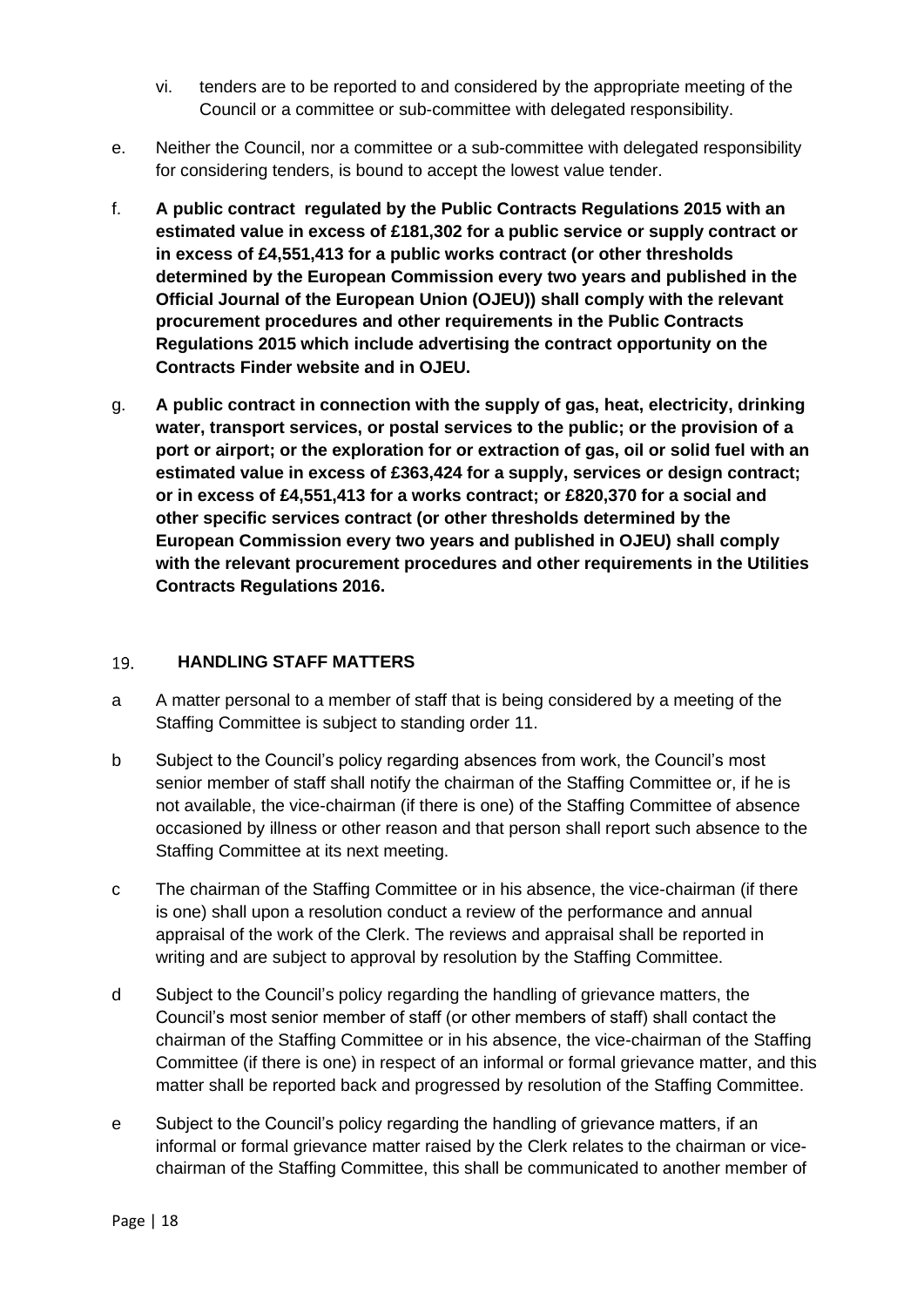the Staffing Committee, which shall be reported back and progressed by resolution of the Staffing Committee.

- f Any persons responsible for all or part of the management of staff shall treat as confidential the written records of all meetings relating to their performance, capabilities, grievance or disciplinary matters.
- g In accordance with standing order 11(a), persons with line management responsibilities shall have access to staff records referred to in standing order 19(f).

#### $20.$ **RESPONSIBILITIES TO PROVIDE INFORMATION**

*See also standing order 21.*

- a **In accordance with freedom of information legislation, the Council shall publish information in accordance with its publication scheme and respond to requests for information held by the Council.**
- b. **The Council, shall publish information in accordance with the requirements of the Local Government (Transparency Requirements) (England) Regulations 2015**.
- 21. **RESPONSIBILITIES UNDER DATA PROTECTION LEGISLATION**  (Below is not an exclusive list).

*See also standing order 11.*

- a **The Clerk acts as the Council's Data Protection Officer.**
- b **The Council shall have policies and procedures in place to respond to an individual exercising statutory rights concerning his personal data.**
- c **The Council shall have a written policy in place for responding to and managing a personal data breach.**
- d **The Council shall keep a record of all personal data breaches comprising the facts relating to the personal data breach, its effects and the remedial action taken.**
- e **The Council shall ensure that information communicated in its privacy notice(s) is in an easily accessible and available form and kept up to date.**
- f **The Council shall maintain a written record of its processing activities.**

#### $22.$ **RELATIONS WITH THE PRESS/MEDIA**

a Requests from the press or other media for an oral or written comment or statement from the Council, its councillors or staff shall be handled in accordance with the Council's policy in respect of dealing with the press and/or other media.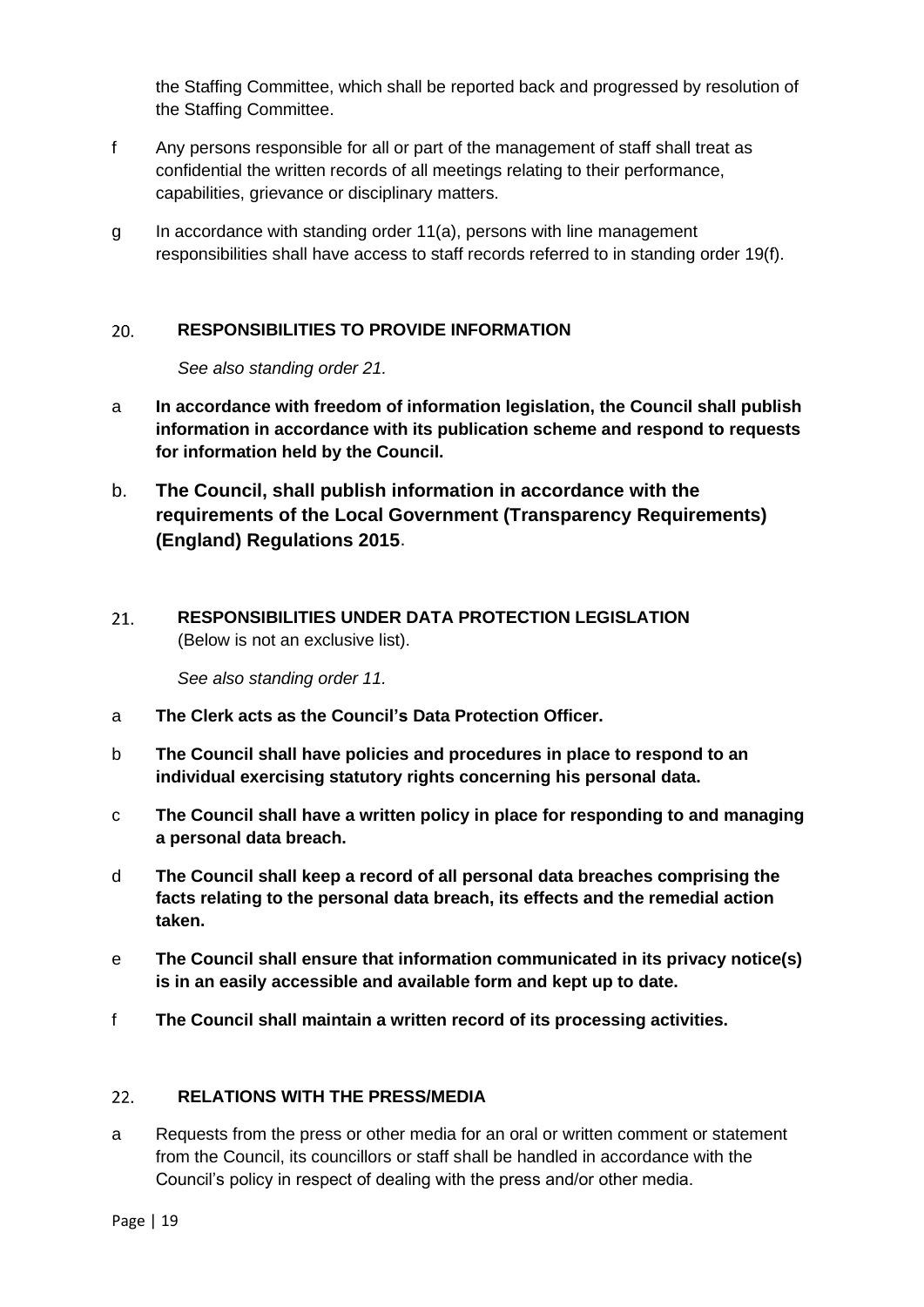#### **EXECUTION AND SEALING OF LEGAL DEEDS**  23.

*See also standing orders 15(b)(xii) and (xvii).*

- a A legal deed shall not be executed on behalf of the Council unless authorised by a resolution.
- *b* **Subject to standing order 23(a), any two councillors may sign, on behalf of the Council, any deed required by law and the Proper Officer shall witness their signatures.**

### **COMMUNICATING WITH DISTRICT AND COUNTY OR UNITARY**   $24.$ **COUNCILLORS**

- a An invitation to attend a meeting of the Council shall be sent, together with the agenda, to the ward councillor(s) of the District and County Council representing the area of the Council.
- b Unless the Council determines otherwise, a copy of each letter sent to the District and County Council shall be sent to the ward councillor(s) representing the area of the Council.

#### 25. **RESTRICTIONS ON COUNCILLOR ACTIVITIES**

- a. Unless duly authorised no councillor shall:
	- i. inspect any land and/or premises which the Council has a right or duty to inspect; or
	- ii. issue orders, instructions or directions.

#### 26. **STANDING ORDERS GENERALLY**

- a All or part of a standing order, except one that incorporates mandatory statutory or legal requirements, may be suspended by resolution in relation to the consideration of an item on the agenda for a meeting.
- b A motion to add to or vary or revoke one or more of the Council's standing orders, except one that incorporates mandatory statutory or legal requirements, shall be proposed by a special motion, the written notice by at least 2 councillors to be given to the Proper Officer in accordance with standing order 9.
- c The Proper Officer shall provide a copy of the Council's standing orders to a councillor as soon as possible.